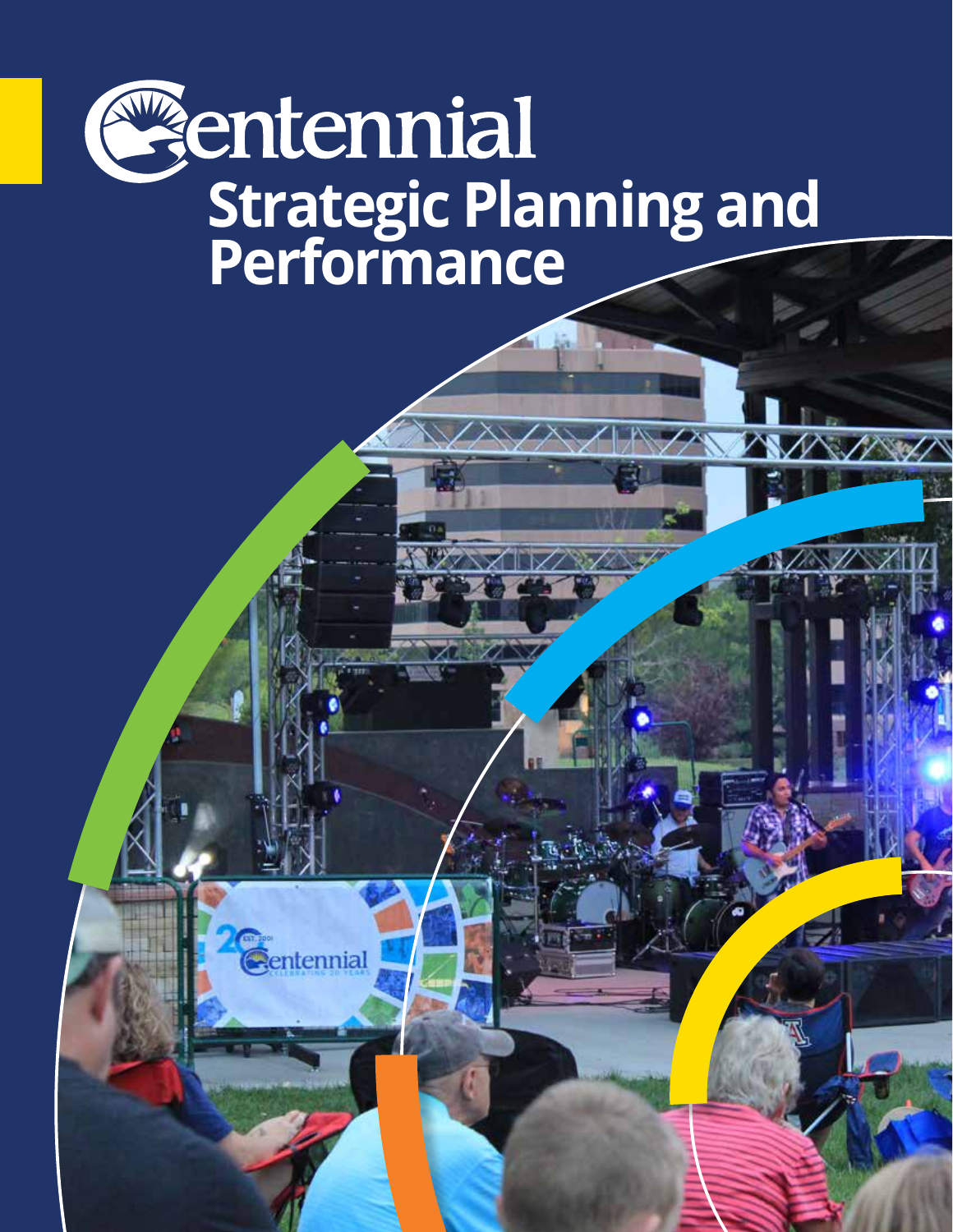## Vision, Mission, Core Values and Strategic Plan Description STRATEGIC PLANNING

**The City of Centennial is a connected community where neighborhoods matter, education is embraced, businesses are valued, and innovation absolute.** 

**Driven to provide exceptional service to the Centennial community.**

### **VISION MISSION CORE VALUES**

**Collaborative Intentional Service Oriented Innovative**

### **GOALS & STRATEGIES**



#### **ECONOMIC VITALITY**

Centennial's access to an educated workforce, superior infrastructure, and predictable policies provide an environment where businesses flourish.



### **FISCAL SUSTAINABILITY**

Through prudent budgeting and investment practices, Centennial demonstrates fiscal responsibility and is resilient to economic change.



### **FUTURE READY CITY GOVERNMENT**

Our City government is attentive to the community's current needs while anticipating change. Centennial is innovative and prepared to leverage technology and resources to benefit our community.



### **PUBLIC SAFETY & HEALTH**

Centennial strives to be the safest City in Colorado and partners with other agencies to ensure access to public safety and health services that meet the needs of the community.



### **SIGNATURE CENTENNIAL**

Through intentional planning and community investment, Centennial is a desirable, inclusive community with a lasting built environment, memorable places, and experiences that bring people together.



### **TRANSPORTATION & MOBILITY**

Centennial's transportation network provides alternatives for the safe, efficient, and reliable movement of people, goods, and services.

**www.centennialco.gov**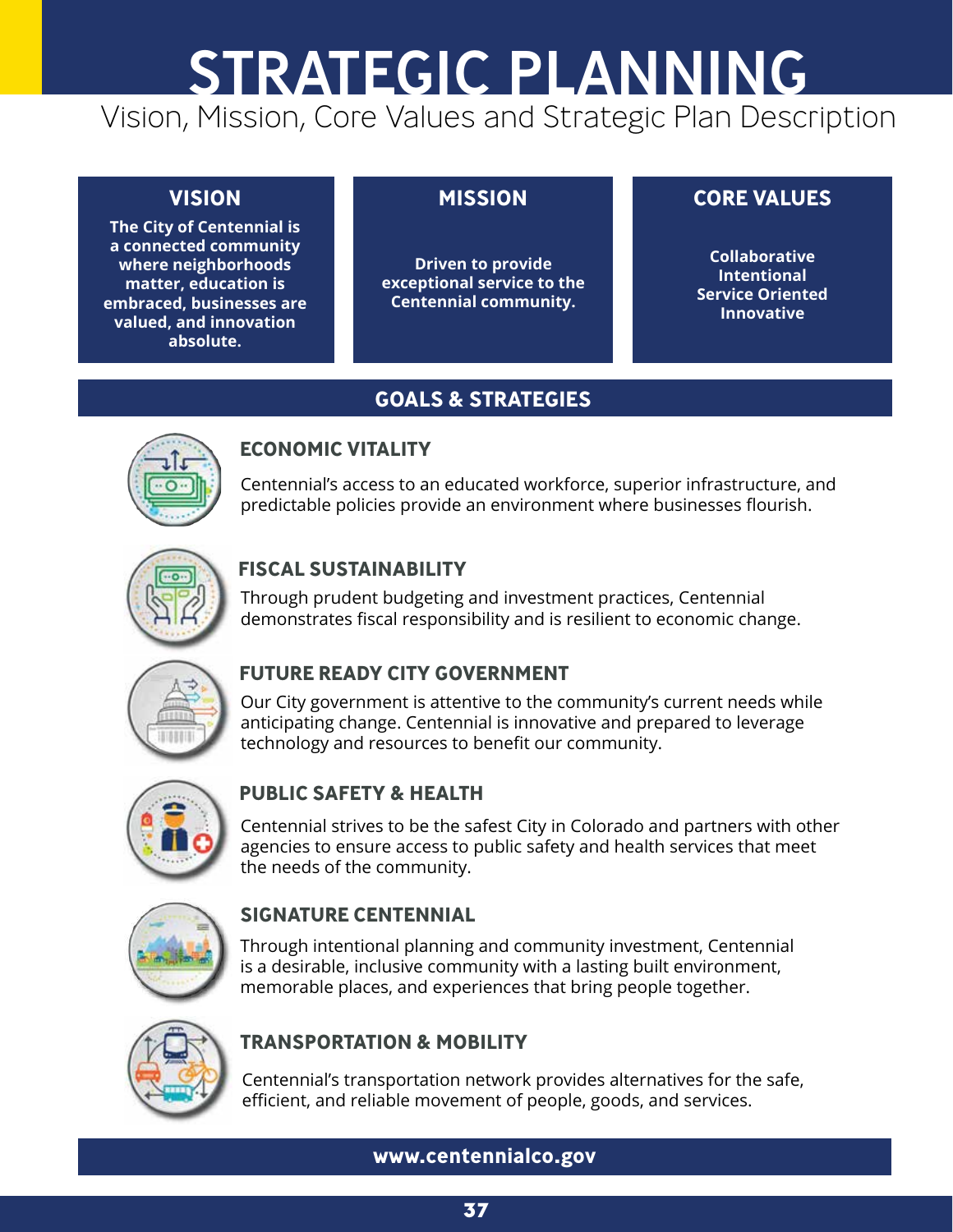#### Economic Vitality KEY PERFORMANCE AREAS **where neighborhoods matter, education is embraced, businesses are exceptional service to the Centennial community.**

**GOALS & STRATEGIES** *was the basis for staff budget proposals and funding recommendations.Strategic planning works to align the budget with Council priorities and community needs. Six Key Performance Areas were identified during the strategic planning sessions with each initiative having multiple objectives. Working toward implementation or achievement of these objectives* 



## **ECONOMIC VITALITY ECONOMIC VITALITY**

provide an environment where businesses flourish. Economic vitality is essential to the City's success. Centennial strives to provide a range of employment, retail, service, and recreational opportunities<br>for its residents. The City enjoys a nesitive business climate that sunnerts innevation and attracts *Centennial's access to an educated workforce, superior infrastructure, and predictable policies for its residents. The City enjoys a positive business climate that supports innovation and attracts sustainable development while placing a high priority on retaining existing businesses.*

## **PERFORMANCE MEASURES**

#### **NUMBER OF NEW BUSINESS ESTABLISHMENTS**

*Measure Definition:* This measure shows the number of new businesses that applied for a sales tax license with the City of Centennial annually. Sales tax licenses but actively seeking employme<br>are issued to businesses physically located in the City and the Lindon with the Lindon are issued to businesses physically located in the City of Centennial and businesses outside the City making sales within the City.

#### **COMMERCIAL VACANCY RATES**

This is a new performance measure that is being tracked for the first time in 2021. Data will be added to from the US<br>Suncer's and the 2023 budget book.

*Measure Definition:* This measure reports the percentage of vacant, leasable commercial space within the City. Commercial space includes industrial,  $\qquad$  Centennia office, and retail uses. The category with the lowest vacancy rate is displayed and that is the value compared to our target.

#### **CITY'S UNEMPLOYMENT RATE**

This is a new performance measure that is being tracked For the first time in 2021. Data will be added to the 2023 budget book. demonstrates fields fiscal responsibility and is responsibility and is responsible to experience the change of  $\mathbb{R}$  and  $\mathbb{R}$  are specified to experience the change of  $\mathbb{R}$  and  $\mathbb{R}$  are specified to experien

*Measure Definition:* The local unemployment rate is the percentage of the total labor force that is unemployed but actively seeking employment and willing to work. This includes persons actively looking for work in the prior four nesses outside the City making weeks by contacting an employer directly, having a job interview, sending out resumes or filling out applications.

#### **AREA MEDIAN HOUSEHOLD INCOME**

*Measure Definition:* The data for this measure comes from the US Census Bureau – American Community Survey's one-year estimate of median household income for the City of Centennial. Area median household income refers to the income level earned Centennial strives to be the safest City in Colorado and partners with other b measare reports the line of the services to publish that measable commercial space in and by a given household where half of the households in and  $\alpha$ Centennial earn more and half earn less.

#### **EDUCATIONAL ATTAINMENT**

**EDUCATIONAL ATTAINMENT**<br> **SIGNATURE CENTENNIAL**<br> **SIGNATURE CONTENTINIAL** to the highest level of education that an individual to the ingliest fever or education that an individual<br>has completed. The table shows the percentage of Centennial residents who have attained at least a 4-year college degree. a-year college degree.

| <b>Key Performance Measure</b> | 2018    | 2019    | 2020 | 2021 |
|--------------------------------|---------|---------|------|------|
| New Business Establishments    | 629     | 1082    | 700  | 727  |
| Median Household Income (\$)   | 110.443 | 111.257 | TBD  | TBD  |
| Educational Attainment (%)     | 61%     | 57%     | TBD  | TBD  |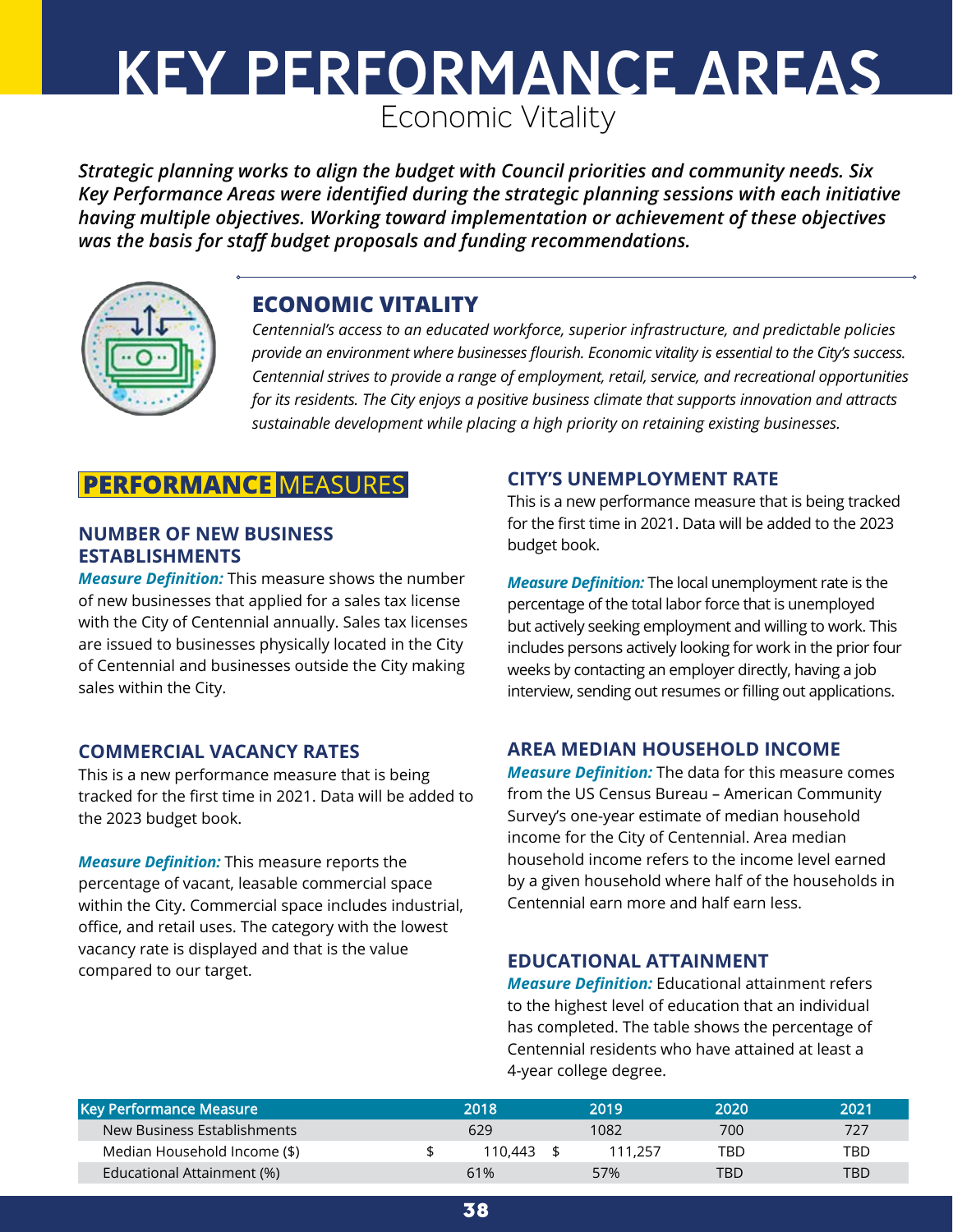## KEY PERFORMANCE AREAS Economic Vitality

## **2021** ACCOMPLISHMENTS

- Implemented University Corridor and City-wide Land Development Code amendments to further the City's retail strategy of improving the City's retail centers, revenues, and quality of life
- Completed the 2021 program year for Spark Centennial, a business experience accelerator program, with an inaugural cohort of businesses working toward transformation of their experiential offerings
- Continued support of The District-Centennial (formerly the Jones District) mixed-use development with multiple residential projects under construction and multiple office sites beginning the formal site plan process
- Supported redevelopment efforts for The Streets at SouthGlenn including major amendments to the Master Development Plan to support increased diversity of uses within the regional, mixed-use project
- Continued efforts to finalize a Regulating Plan and supporting development tools for the Arapahoe and Yosemite (AUC-4) area

## PROJECTS<br>ONGOING & CONTINUED

- Proactive Code Compliance
- Implementing Council's Economic Development policies
- Consider efforts to revitalize neighborhood shopping centers
- Pursue strategic annexations to further the City's initiatives.
- Study and assess retail corridors
- Dove Valley visioning study
- Focus on opportunity sites
- The Streets at SouthGlenn and The District-Centennial
- Spark Centennial
- Implement retail reinvestment strategy

- Accelerate and expand the City's retail strategy development and implementation to address changes in the retail industry
- Retool and expand Spark Centennial with condensed business experience accelerator programming, increased number of business, increased visibility of programming, and continued support of 2021 alumni businesses
- Continue to support development of The District-Centennial including attracting primary employers, informing plaza design, and evaluating nextgeneration infrastructure projects
- Seek approval of the AUC-4 Regulating Plan with additional community outreach and evaluation of tools for infrastructure and development
- Rebuild the City's business retention and expansion function with a focus on increased interactions with Centennial's business community and business resource partners
- Increase business attraction efforts including marketing Centennial's commercial and mixed-use development opportunities
- Conduct a housing study to explore housing cost and availability in the City to advance the understanding of the spectrum of housing issues in Centennial, define various needs for housing and identify priorities to inform future policy

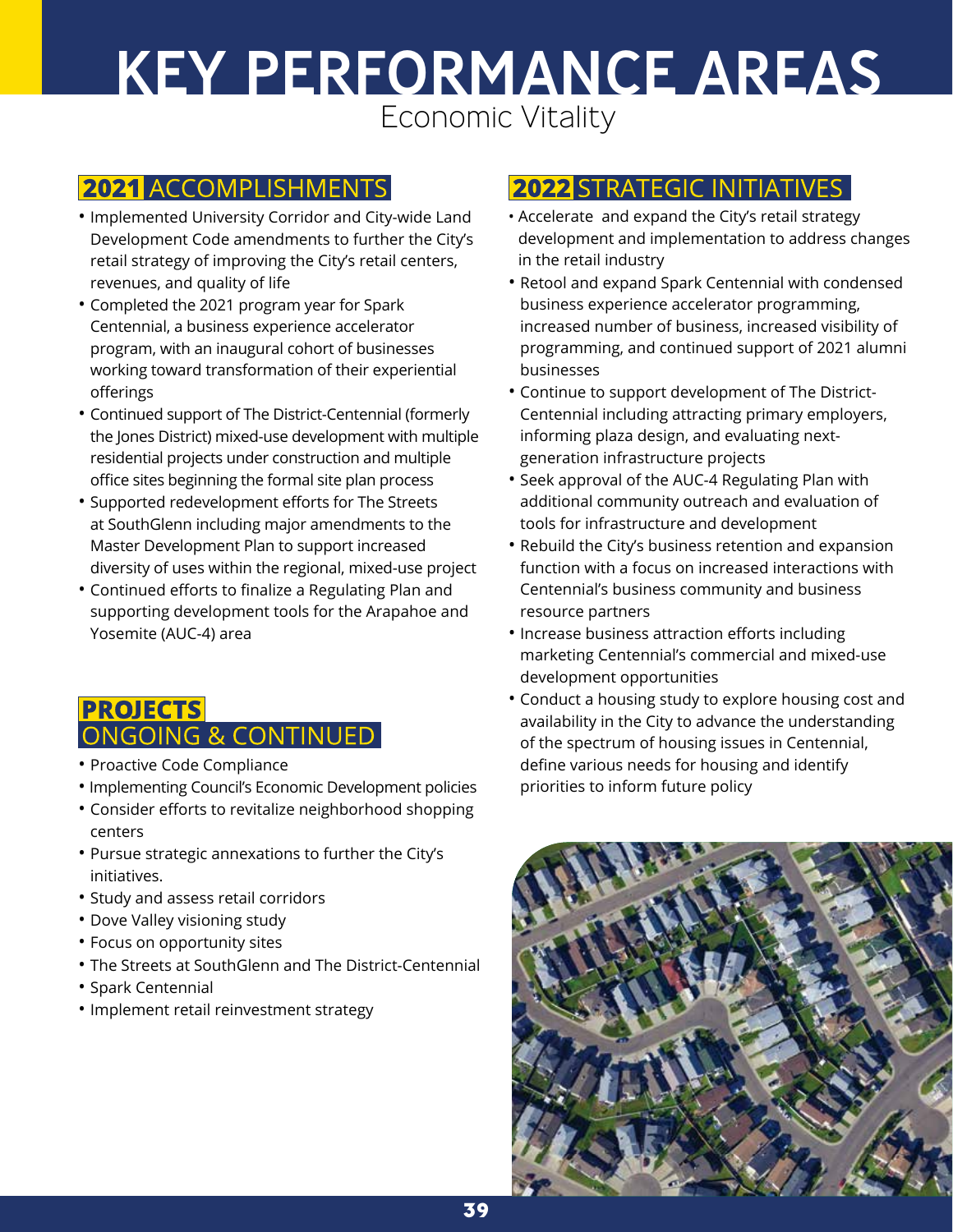## Fiscal Sustainability KEY PERFORMANCE AREAS predictable policies provide an environment where businesses flourish.



## **FISCAL SUSTAINABILITY FISCAL SUSTAINABILITY**

expenature patterns. The City currently carries no aebt or pension in<br>at one of the lowest rates in the Denver Metro Area. responsibility and is resilient to economic change. The City endeavors to be adaptable to changing fiscal situations to ensure adequate resources for maintaining current financial, *Through prudent budgeting and investment practices, Centennial demonstrates fiscal capital, and service obligations into the future. Centennial's fiscal sustainability efforts focus on both the revenues needed to meet these service needs as well as potential future changes to expenditure patterns. The City currently carries no debt or pension liabilities and taxes residents* 

#### **ACCURACY OF BUDGETED TO ACTUAL REVENUES**

**Measure Definition:** This metric covers differences businesses the symphotograph of the symphotograph of the symphotograph of the symphotograph of the symphotograph of the symphotograph of the symphotograph of the symphot from anticipated (budgeted) and actual revenue in the General Fund. Revenue includes taxes, fees, grants, fines, interest earnings, etc. Centennial's revenues typically come from taxes, grants, and fees. A positive **COST OF GOVERNMENT** percentage means actual revenues were over the the city of the community. amount listed in the budget document; a negative percentage means actual revenues were under the amount listed in the budget. centencial strives to be the same to be the same of the same of the same partners with our partners with other<br>Lots Contennial's revenues

#### **ACCURACY OF BUDGETED TO ACTUAL EXPENDITURES**

*Measure Definition:* This measure covers the accuracy and precision of planned (budgeted) and actual memoral production person in the main experience of people to g expenditures. Expenditures include operating costs, such as personnel, insurance, consulting services, and supplies within the General Fund. The City's other and supplies within the defieral rand. The city's other<br>funds are not included due to the costs of large capital projects that occur over several years. Centennial's expenditures are for those activities that are primarily expenditures are for those activities for the safe of the safe  $\mu$ supported by taxes, grants and fees. A positive supported by taxes, grants and rees. A positive<br>percentage means actual expenditures were over the amount listed in the budget document; a negative percentage means actual expenditures were under the amount listed in the budget.

## **CE** MEASURES **EXECLES PERCENT CHANGE IN SALES TAX REVENUE**

*Measure Definition:* This measure shows the annual measure Definition: This measure shows the annu<br>percent change in sales tax revenue. Retail sales tax is levied on sales, purchases, and leases of personal property and taxable services in the city. Examples of businesses that pay this tax include grocery stores, restaurants, and retail stores.

#### **COST OF GOVERNMENT**

*Measure Definition:* This measure shows how much the City of Centennial's services cost each resident. It's calculated by dividing the City's General Fund expenses by the estimated population. The full cost of services encompasses all salaries, wages, and benefits of the test of the test of the test of the test of the test of the<br> **SIGNATURE CENTENCE POPERTIES** employees, as well as materials and supplies, and other **DGETED TO ACTUAL** associated operating costs such as utilities and rent, is measure covers the accuracy witraining and travel, legal, finance, human resources,<br>is measure covers the accuracy facilities, maintenance, and technology.

| Key Performance Measure                         | 2018     | 2019     | 2020     | 2021 |
|-------------------------------------------------|----------|----------|----------|------|
| Accuracy of Budgeted to Actual Revenues (%)     | 5.1%     | 4.4%     | $-3.3\%$ | TBD  |
| Accuracy of Budgeted to Actual Expenditures (%) | $-8.5\%$ | $-7.9\%$ | $-7.9%$  | TBD  |
| Change in Sales Tax Revenue (%)                 | 4.6%     | $-0.03%$ | $-6.6%$  | TBD  |
| Cost of Government (\$)                         | N/A      | 551      | 526      | TBD  |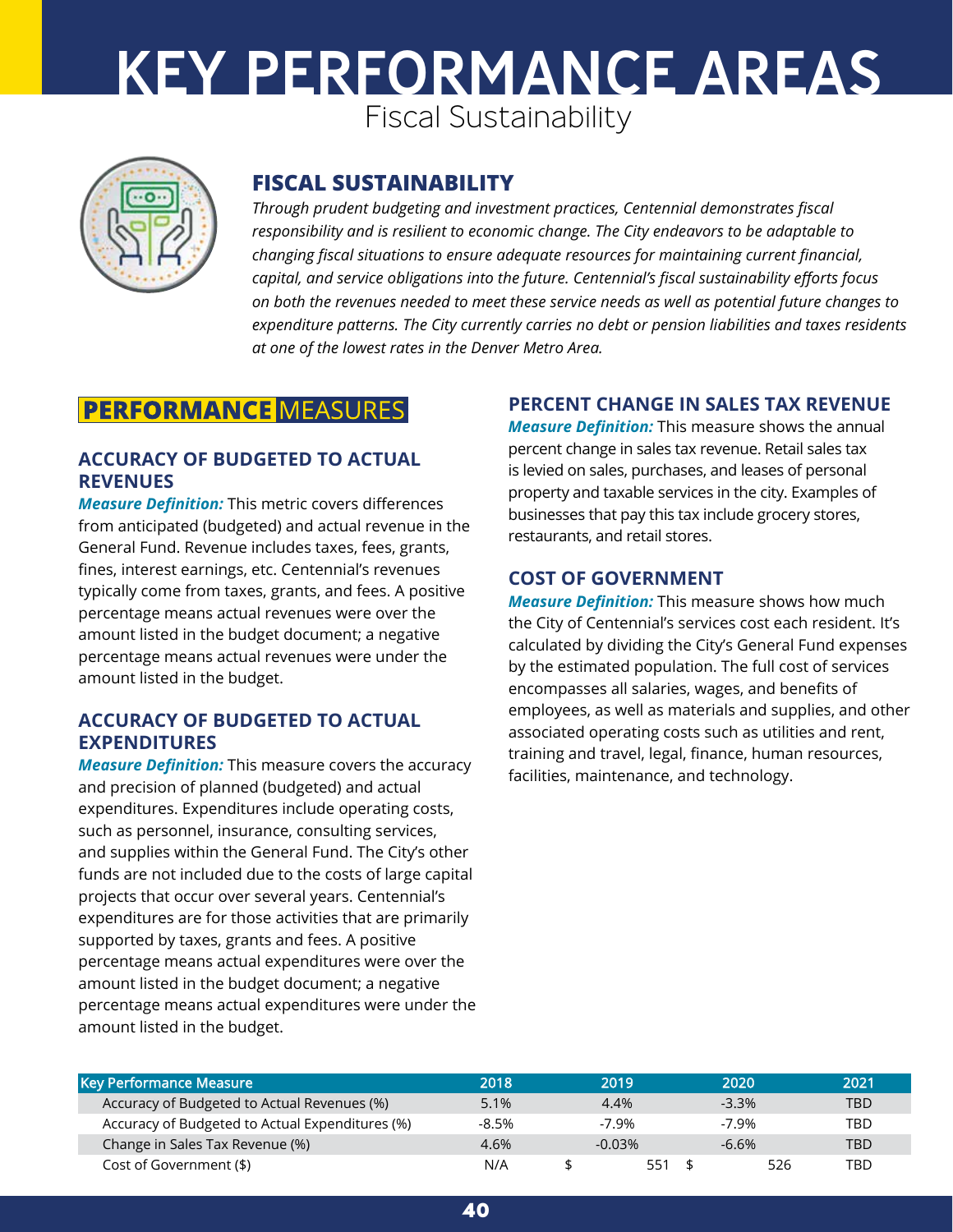## KEY PERFORMANCE AREAS Fiscal Sustainability

### **2021** ACCOMPLISHMENTS

- Studied and considered impacts and implications of potential revenue changes
- Managed ARPA funding requirements and reports
- Received the Government Finance Officers' Association of the U.S. and Canada's Awards of Excellence for the 2021 Adopted Budget and 2020 Comprehensive Annual Financial Report
- Adopted standardized sales tax definitions relating to Marketplace Facilitators and Economic Nexus and joined State of Colorado single portal for remittance of sales taxes
- Revised sales tax code to remove exemptions to be more standardized with other municipalities
- Executed new Governmental Accounting Standards Board Statement 84 related to Fiduciary Funds

### **PROJECTS** ONGOING & CONTINUED

- Maintain the City's investments prudently and strategically
- Economic Development activities

- Continue to optimize the City's new financial software for additional functionality like electronic vendor payments and user dashboards
- Work with new investment advisors to maintain the City's investments prudently and strategically
- With the City Council, consider implementation for biennial budgeting
- Provide additional long-range financial forecasting to the City Council as part of the City's Strategic Planning
- Implement new Governmental Accounting Standards Board Statement 87

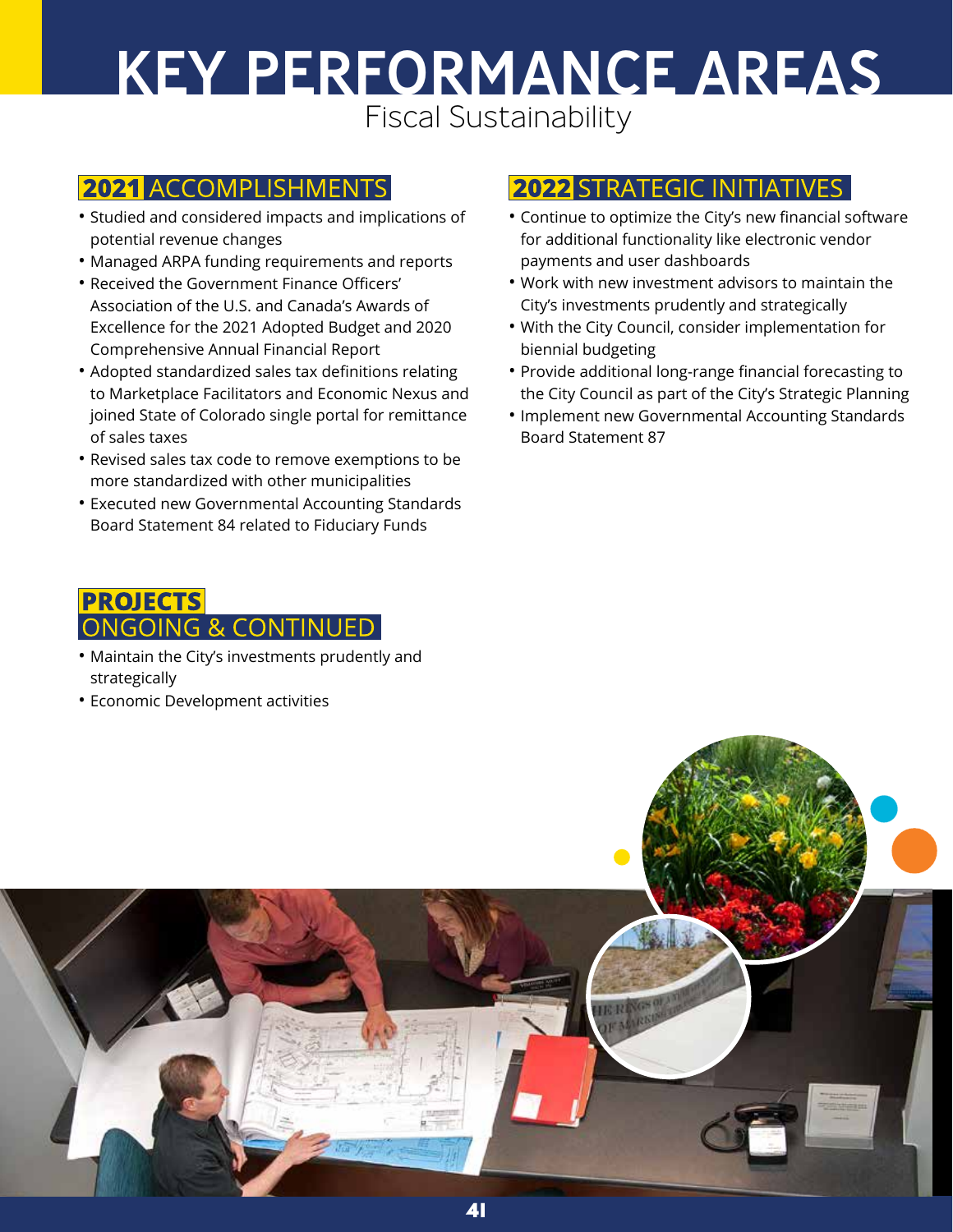#### KEY PERFORMANCE AREAS Future Ready City Government PFRFORMANCF ARFAS demonstrates fiscal responsibility and is responsibility and is responsibility and is responsibility and is responsibility and is responsibility and is responsibility and is responsibility and in the contract of the contra



## **FUTURE READY CITY GOVERNMENT FUTURE READY CITY GOVERNMENT**

Our City government is attentive to the community's current needs while *Our city government is attentive to the community's current needs while anticipating change.*  anticipating change. Centennial is innovative and prepared to leverage *community. The City Council is committed to navigating future challenges and pressing issues*  by implementing effective policies and building a digital infrastructure that eliminates silos and *Centennial is innovative and prepared to leverage technology and resources to benefit our effectively reaches, serves, and engages all stakeholders.*

## **PERFORMANCE MEASURES**

#### **ESTIMATED VALUE OF SAVED TIME FROM INTELLIGENT TRANSPORTATION SYSTEM**

This is a new performance measure that is being the coldinum tracked for the first time in 2021. Data will be added to the 2023 budget book.

#### **CUSTOMER SATISFACTION RATINGS**

*Measure Definition:* The Customer Satisfaction Rating is the percentage of survey respondents that rate City is the safety in Colorado and partners with our colorado and partners with our colorado and partners with our colorado and partners with our colorado and partners with **SEPTER THE FROM SECT AS A SERVICES AS EXCELLENT OF SAFETHIOUS SERVICES** as excellent or good. It's calculated using the total number of positive survey responses over the total number of negative responses.

*Measure Definition:* This measure shows the estimated value in dollars of drivers' saved time from the City's Through intentional planning and community investment, Centennial intelligent transportation system. **SIGNATURE CENTENNIAL** is a desirable, inclusive community with a last inclusive community with a last inclusive community with a last

| Key Performance Measure                    |     |     |     |     |
|--------------------------------------------|-----|-----|-----|-----|
| <b>Consumer Satisfaction Rating (2021)</b> | 33% | 85% | 83% | TBD |

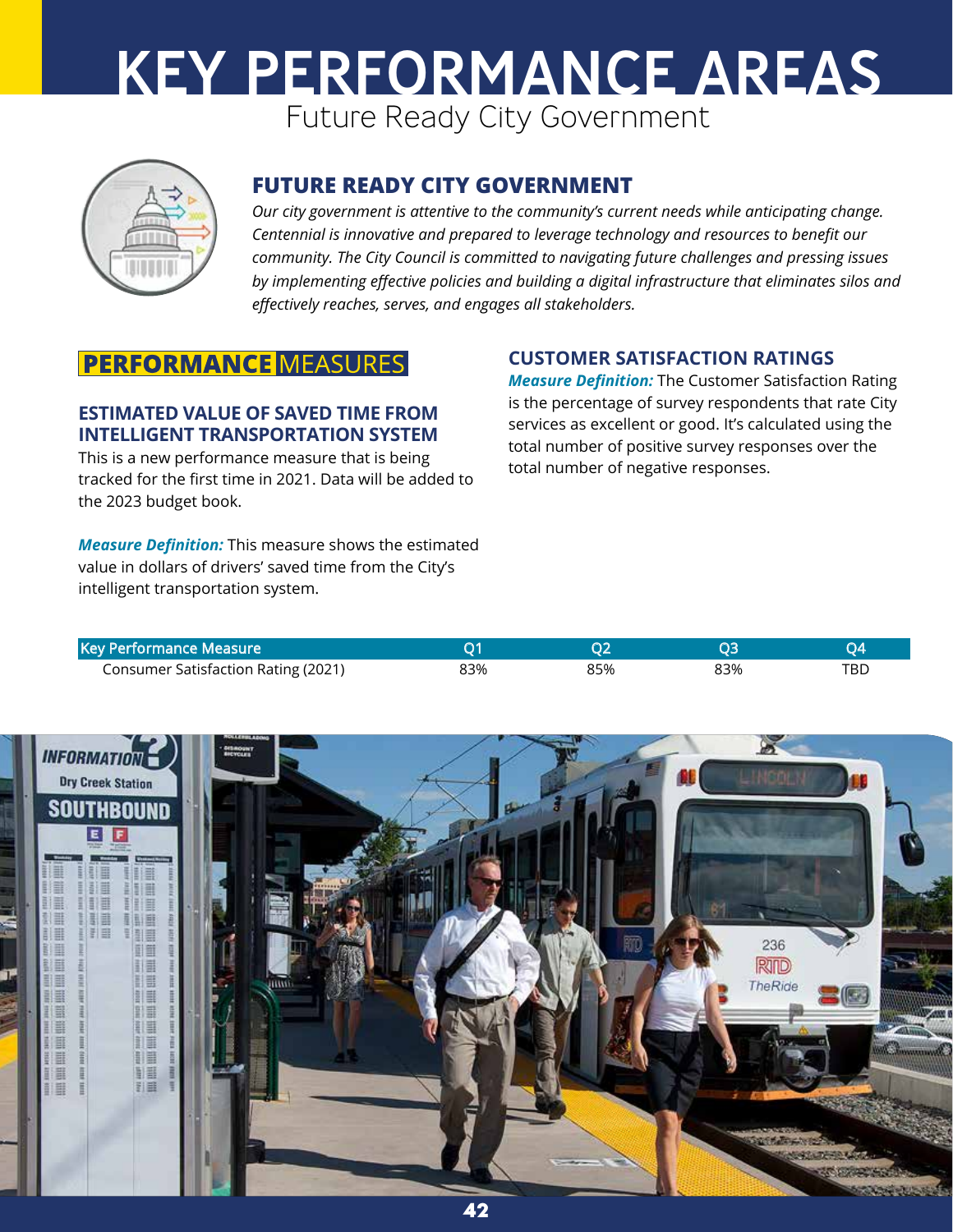# KEY PERFORMANCE AREAS

Future Ready City Government

## **2021** ACCOMPLISHMENTS

- American Public Works Association reaccreditation
- Continued support for the implementation of the Intelligent Transportation System
- Continued to build and deploy new and innovative GIS and analytical capabilities
- Worked on multiple "Smart Cities" initiatives, supporting the overall goals of the City
- Continued the Xcel Partners in Energy program in partnership with community members and organizations
- Continued implementing employee engagement activities, resulting in the City being named a "Gallup Great Workplace" by the Gallup organization
- Continued making improvements to the City's performance management program
- Tracked and monitored legislation and rulemaking that may affect the City
- Municipal Court software upgrade
- Council chambers A/V system upgraded
- Improved virtual meeting capability at the Civic **Center**
- Continued OnBase content conversion process
- Held successful 2021 municipal elections with assistance from Arapahoe County

## **PROJECTS** ONGOING & CONTINUED

- Internet of Things Pilot Project
- Continue to implement City Council's policy direction
- Through the strategic planning and budgeting process, support transparency in municipal operations
- Consider opportunities to improve transparency through technology
- Consider opportunities and options related to the City's streetlight system
- Continue the implementation of the Fiber Master Plan and operations of FiberWorks; assess current operations and new opportunities, including potential revisions to the Fiber Master Plan
- Continue the implementation of various information technology systems to improve delivery of services
- Track legislation
- Continue Innovation Program
- Software upgrades
- Youth Commission projects

- City website and video ADA accessibility improvements
- Next-generation infrastructure pilot program
- Continue to focus on cybersecurity and other technology needs
- FiberWorks public-private partnerships
- Aerial imagery for 3D modeling
- Electric vehicle charging stations for City fleet
- Purchase of electric vehicles

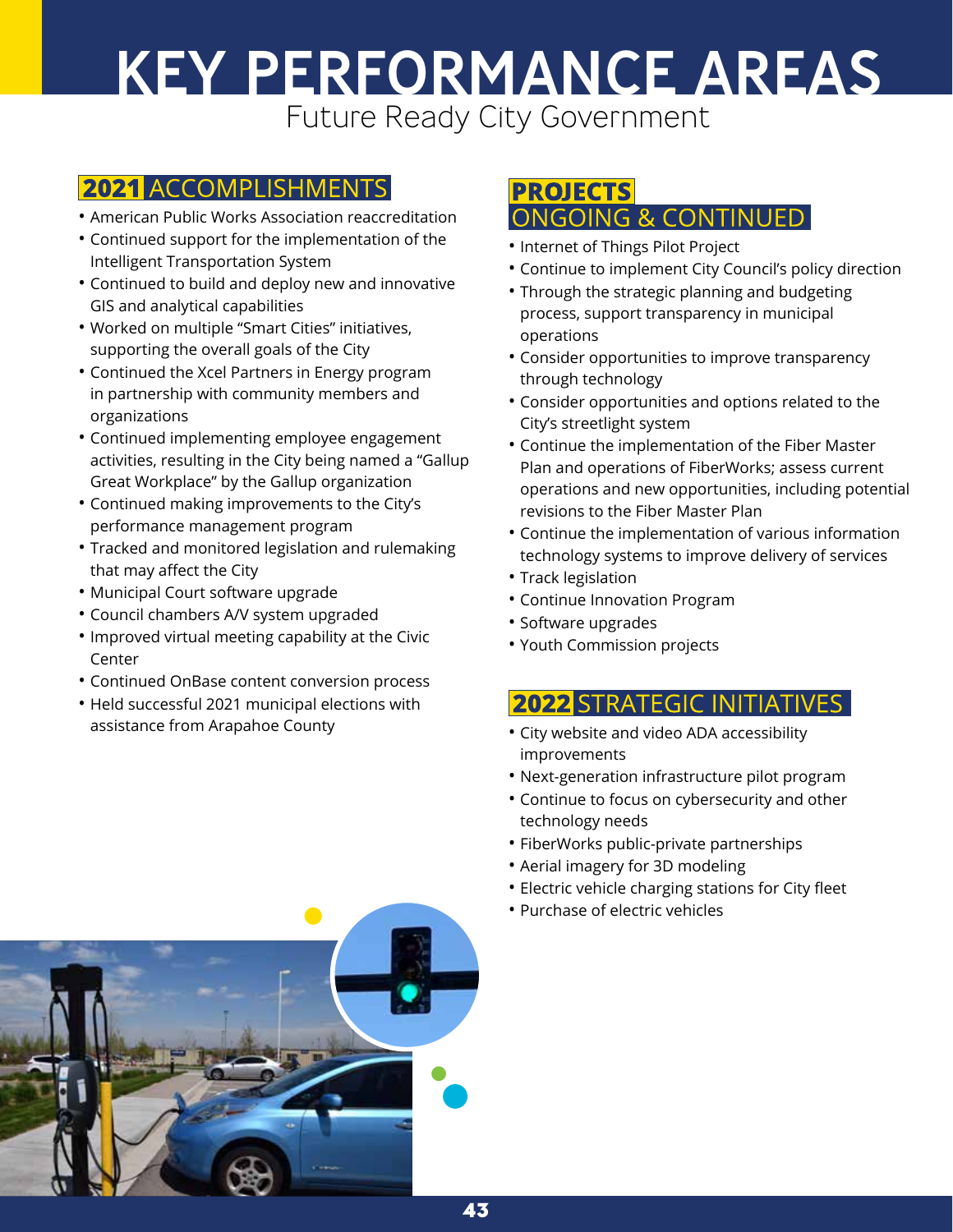### end the community of the community of the sources to be community. The community of the community of the community of  $\overline{a}$  and  $\overline{b}$  and Health KEY PERFORMANCE AREAS  $\blacksquare$   $\blacksquare$   $\blacksquare$   $\blacksquare$   $\blacksquare$   $\blacksquare$   $\blacksquare$   $\blacksquare$   $\blacksquare$   $\blacksquare$   $\blacksquare$   $\blacksquare$   $\blacksquare$   $\blacksquare$   $\blacksquare$   $\blacksquare$   $\blacksquare$   $\blacksquare$   $\blacksquare$   $\blacksquare$   $\blacksquare$   $\blacksquare$   $\blacksquare$   $\blacksquare$   $\blacksquare$   $\blacksquare$   $\blacksquare$   $\blacksquare$   $\blacksquare$   $\blacksquare$   $\blacksquare$   $\blacks$ PFRFORMANCF ARFAS



## **PUBLIC SAFETY & HEALTH PUBLIC SAFETY AND HEALTH**

feel safe in their communities are less likely to be involved, increasing their risk of isolation, Centennial strives to be the safest City in Colorado and partners with other *access to public safety and health services that meet the needs of the community. The City*  Council continually keeps community health, safety, and welfare at the forefront of their  $d$ ecision-making, working to address structural, systematic issues to make real and long-lasting *Centennial strives to be the safest city in Colorado and partners with other agencies to ensure change. Residents' perception of safety impacts their health and well-being by influencing their level of engagement in physical and social activities. Research shows that residents who don't obesity, diabetes, and high blood pressure.*

## **PERFORMANCE** MEASURES

#### **BURGLARY RATE**

*Measure Definition:* FBI-reported burglary rate data for Centennial and comparable Colorado cities. Rate<br>**TRANSPORTATION & MOBILITY OF A MOBILITY** is the number of occurrences per 100,000 population. Eight City Average includes the eight cities on the Front Range with a population between 75,000 and 125,000: Arvada, Boulder, Centennial, Greeley, Longmont, Pueblo, Thornton, and Westminster. State and local crime data is typically available in March of the following year, while the national crime data is not released until September of the following year.

#### **LARCENY/THEFT RATE**

**Measure Definition:** FBI-reported larceny/theft data for **Measure Definition:** FBI-reported larceny/theft data for Centennial and comparable Colorado cities. Rate is the number of occurrences per 100,000 population.

#### **MOTOR VEHICLE THEFT RATE**

des the eight enes on the **Measure Definition:** FBI-reported motor vehicle theft ulation between 75.000 rate data for Centennial and comparable Colorado oulder, Centennial, Greeley,<br>cities. Rate is the number of occurrences per 100,000 population.

## **VIOLENT CRIME RATE**

*Measure Definition:* FBI-reported violent crime rate data for Centennial and comparable Colorado cities. Violent crime includes: murder, manslaughter, forcible rape, robbery, and aggravated assaults. Rate is the number of occurrences per 100,000 population.

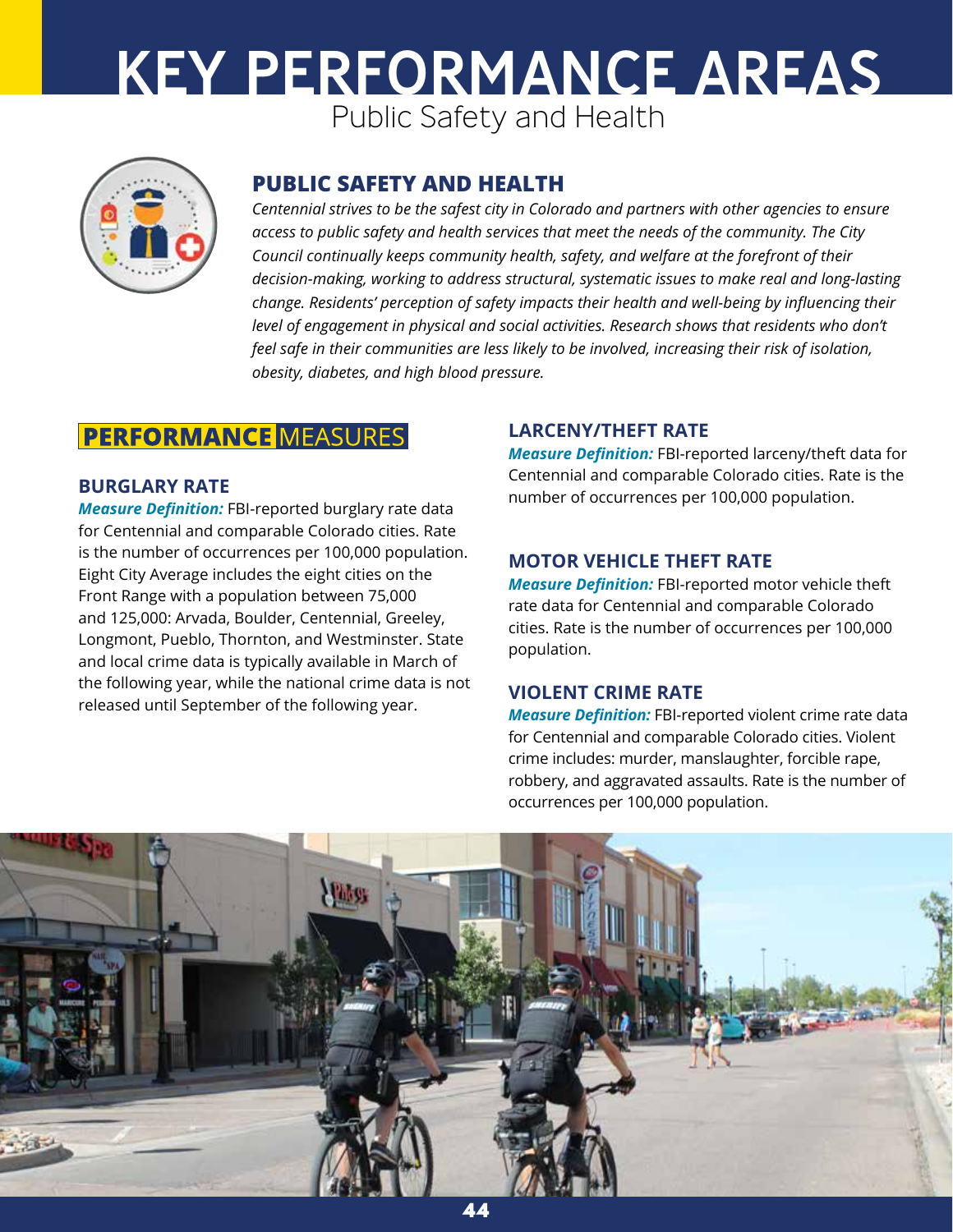## Public Safety and Health KEY PERFORMANCE AREAS

#### **PRIORITY 1 CALL RESPONSE TIMES UNDER 5 MINUTES (%) – ACSO**

*Measure Definition:* Percentage of total Priority 1 calls responded to in 5 minutes or less. The total time is measured from when the call is received to when the officer arrives on-scene. Priority 1 calls are emergency calls involving an immediate threat to life, a felony-inprogress call, or a call where a weapon is being used.

#### **NUMBER OF AGGRESSIVE ANIMAL INCIDENTS, INCLUDING BITES**

*Measure Definition:* Measures the total number of aggressive animal incidents and animal bites. Aggressive Animal Incidents are considered any response by Animal Services to a domestic animal displaying threatening behaviors, making aggressive physical contact, or causing bodily injury.

#### **NUMBER OF TRAFFIC ACCIDENTS INVOLVING PEDESTRIANS OR BICYCLISTS**

*Measure Definition:* This measure shows the number of traffic accidents on Centennial streets that involved pedestrians and/or bicyclists.

| <b>Key Performance Measure</b>                        | 2018 | 2019       | 2020 | 2021       |
|-------------------------------------------------------|------|------------|------|------------|
| <b>Burglary Rate</b>                                  | 254  | 243        | 266  | <b>TBD</b> |
| Metro-Denver area average                             | 439  | <i>370</i> | 428  | <b>TBD</b> |
| Larceny/Theft Rate                                    | 1493 | 1406       | 1509 | <b>TBD</b> |
| Metro-Denver area average                             | 2425 | 2247       | 2288 | TBD        |
| Motor Vehicle Theft Rate                              | 213  | 169        | 295  | <b>TBD</b> |
| Metro-Denver area average                             | 460  | 384        | 539  | <b>TBD</b> |
| Violent Crime Rate                                    | 203  | 175        | 144  | <b>TBD</b> |
| Metro-Denver area average                             | 444  | 414        | 436  | TBD        |
| Priority 1 Call Response (Under 5 Minutes, %)         | 82%  | 63%        | 63%  | 73%        |
| Traffic Accidents Involving Pedestrians or Bicyclists | 39   | 40         | 26   | <b>TBD</b> |
| Aggressive Animal Incidents, Including Bites          | 38   | 77         | 92   | TBD        |

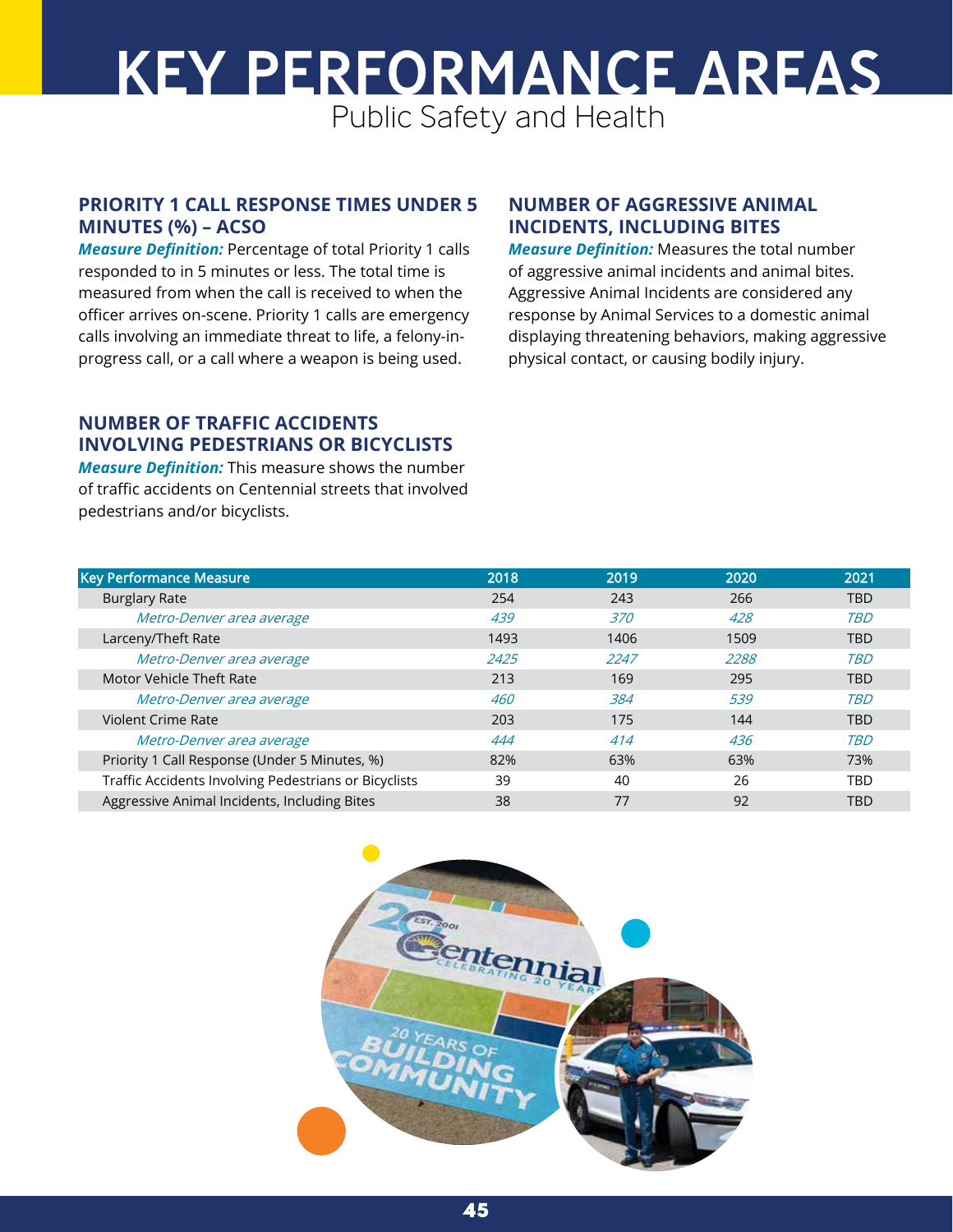## KEY PERFORMANCE AREAS Public Safety and Health

## **2021** ACCOMPLISHMENTS

- ACSO continued enforcement of state law and cityadopted municipal, criminal, and traffic codes
- ACSO continued to increase community policing and engagement efforts
- The Municipal Court continued to provide fair and efficient adjudication of court cases within its jurisdiction
- Continued security and safety enhancements at City facilities
- Continued supporting interagency health and safety efforts through strong partnerships with SMFRD, Southeast Metro Stormwater Authority, Tri-County Health Department, and Building Services/Code Compliance

## PROJECTS<br>ONGOING & CONTINUED

- Continue to coordinate public health and safety efforts across agencies to support the needs of the community
- Increase community policing and engagement efforts
- Assess implementation of updates to the Model Traffic Code
- Reduce or maintain traffic crash levels
- Develop Centennial Center Park Emergency Operations Plan
- Crisis Communications Plan
- Continued program to install traffic signals at intersections currently lacking signals

- Co-Responder Program an alternative public safety program to address mental illness
- Conduct traffic safety analysis and implement recommendations
- Pursue additional grant funding opportunities
- Continue coordinating COVID-19 pandemic response through the Office of Emergency Management
- Pedestrian crossing safety improvements at Colorado Blvd and Links Pkwy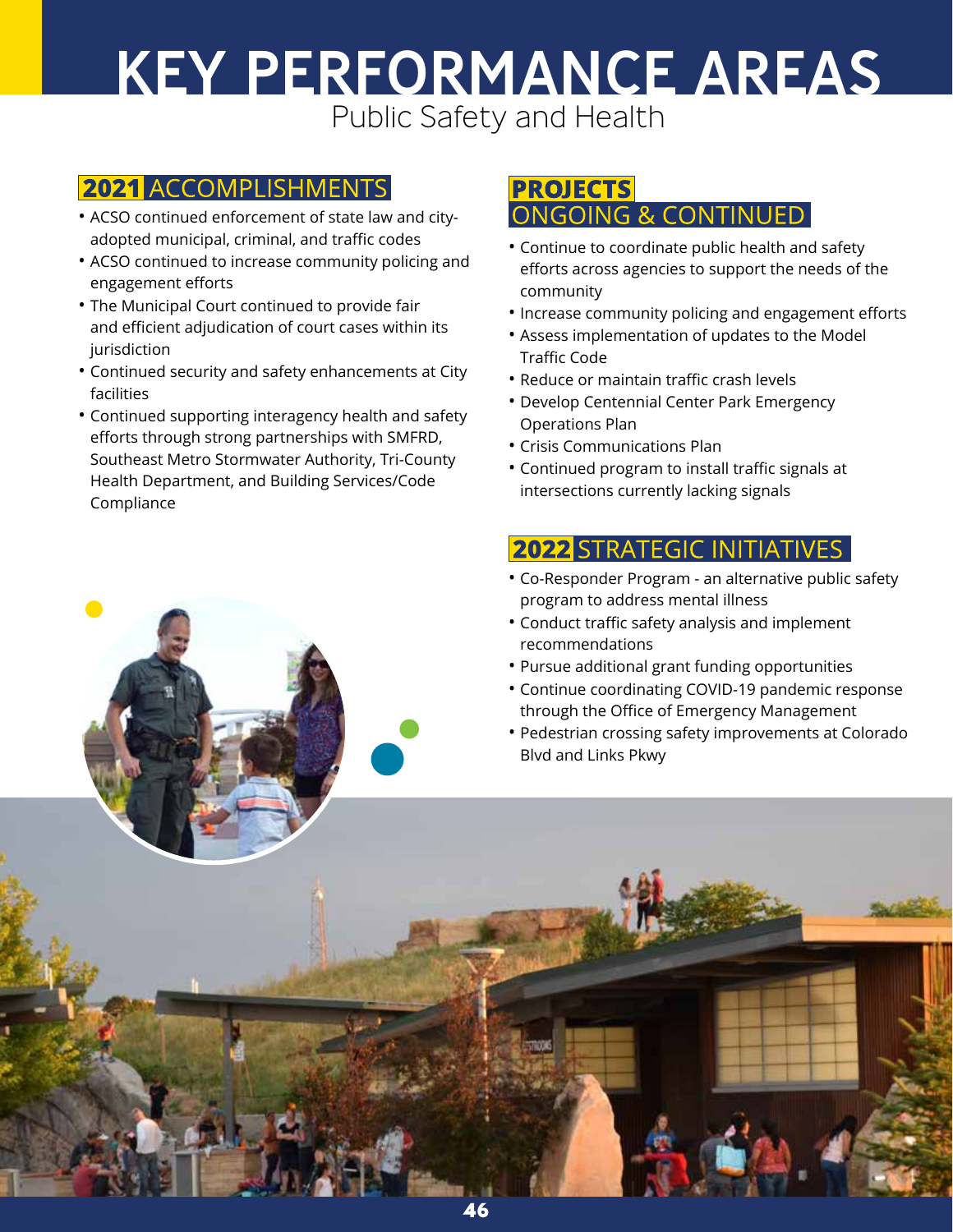## Signature Centennial KEY PERFORMANCE AREAS PERFORMANCE AREAS T



## **SIGNATURE CENTENNIAL SIGNATURE CENTENNIAL**

offers a variety of no-cost, family-frienaly events for the community and its residents throughout the<br>year. An assortment of parks, trails and open spaces within the City provide plenty of opportunity for the environment and promote high standards of living for all to enjoy. Through intentional planning and community investment, Centennial *Through intentional planning and community investment, Centennial is a desirable, inclusive*  community with a lasting built environment, memorable places, and experiences that bring people memorable places, and experiences that bring people together. *together. The City intends to stay resilient and sustainable over time by adapting its development to meet the unique needs of our residents. The City Council encourages healthy development patterns and limits land uses that may have negative impacts on the community. The City of Centennial also offers a variety of no-cost, family-friendly events for the community and its residents throughout the friends and families to play, walk, bike, and relax. These natural spaces also preserve the quality of* 

## **PERFORMANCE MEASURES**

#### **PERCENTAGE OF RESIDENTS LIVING WITHIN 1/4 AND 1/2 MILE OF A PARK OR TRAIL**

*Measure Definition:* This metric measures resident access to parks and trails in Centennial. A half-mile distance represents about a 10- to 15-minute walk. This is calculated annually using City Geographic Information System (GIS) data on park locations and housing units.

#### **VOLUNTARY CODE COMPLIANCE PERCENTAGE**

*Measure Definition:* Measures the percentage of violations closed after receiving a courtesy notice or after initial contact from Code Compliance.

#### **HOUSING-COST BURDEN**

*Measure Definition:* The Housing-Cost Burden **THIN** measure is the percentage of Centennial households<br> **THIN** that spend more than 20% of their income on housing that spend more than 30% of their income on housing.

#### **HOUSE-PRICE-TO-INCOME RATIO**

*Measure Definition:* The House-Price-to-Income ratio is calculated by dividing the annual median home sales price in Centennial by the area median household income for Centennial residents. The data on median housing values is sourced from Zillow and median income (for households and individuals) from the U.S. Census Bureau's American Community Survey. The City's calculations reflect the years of income it would take to pay for the purchase price of a home only. They do not account for the added expense of mortgage interest, which would drive the cost considerably higher. Historically, a house is considered affordable if its price is equivalent to roughly 2.6 years of household income. That ratio is based on historical nationwide averages under healthy economic conditions.

| <b>Key Performance Measure</b>                | 2018                     | 2019                     | 2020 | 2021 |
|-----------------------------------------------|--------------------------|--------------------------|------|------|
| Residents In Proximity of a Park or Trail (%) |                          |                          |      |      |
| Within 1/4 Mile                               | $\overline{\phantom{a}}$ | $\overline{\phantom{a}}$ | -    | 72%  |
| Within 1/2 Mile                               | $\overline{\phantom{a}}$ | $\overline{\phantom{a}}$ | -    | 93%  |
| Voluntary Code Compliance (%)                 | 100%                     | 99%                      | 100% | 100% |
| Housing Cost Burden (%)                       | 21%                      | 23%                      | TBD  | TBD  |
| Housing Price: Income Ratio                   | 3.9                      | 4.0                      | TBD. | TBD  |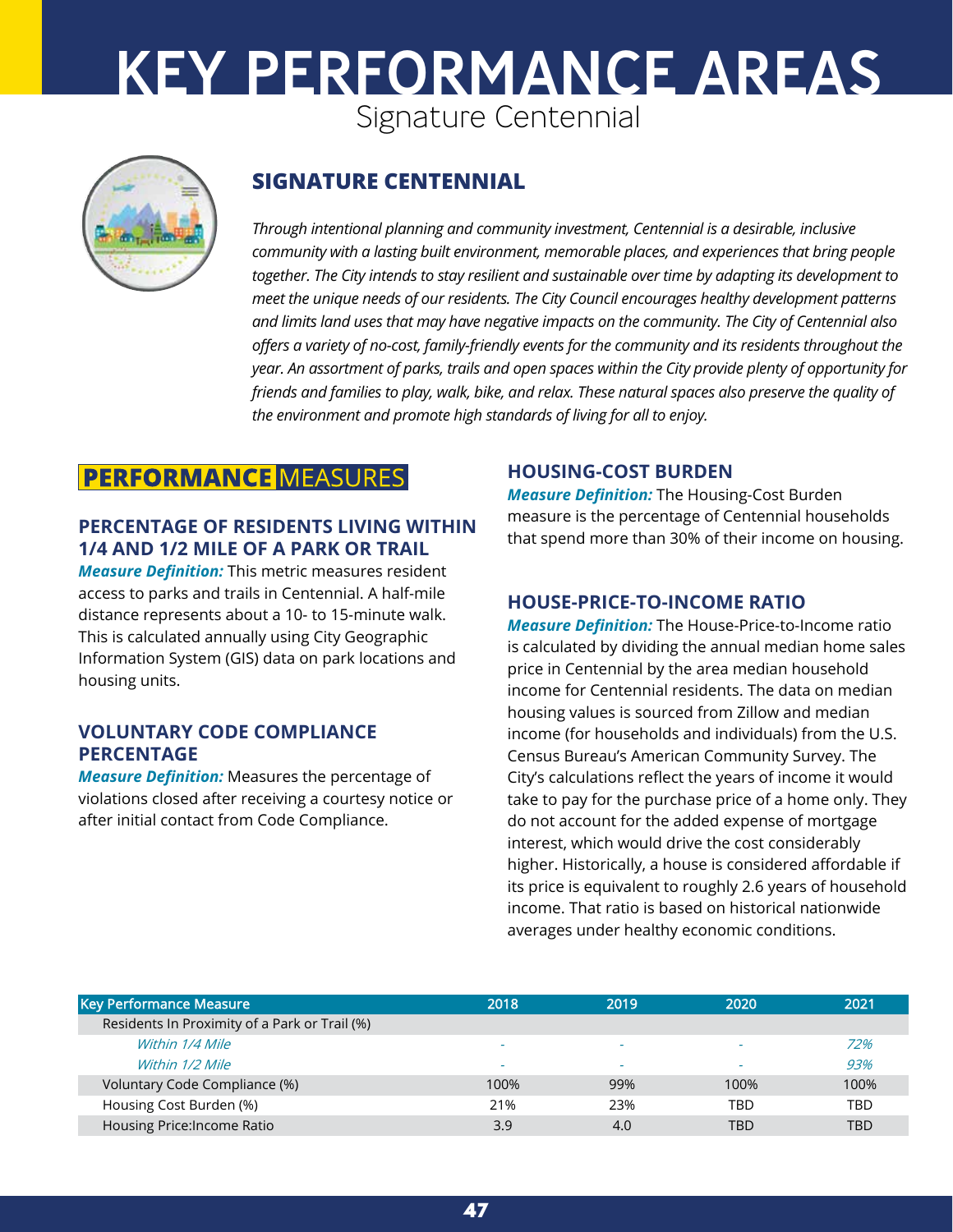## Signature Centennial KEY PERFORMANCE AREAS

## **2021** ACCOMPLISHMENTS

- Orchard Rd Trail
- Continued administration and enforcement of building, nuisance, and land use codes
- Explored opportunities for improving the economic strengths of the City, including strategies for retail redevelopment and enhancement
- Continue to work with community partners to support quality parks, open space, and recreation services
- Provided support for special events and other memorable experiences
- Assessed the undergrounding of overhead power lines
- Revised and implemented budget policies for the Open Space and Conservation Trust Funds
- Managed and administered the Parker Jordan Centennial Open Space and Centennial Center Park
- Center Park infrastructure improvements

# PROJECTS<br>ONGOING & CONTINUED

- Proactive code compliance services on commercial properties
- Community Grant Program
- Revitalize neighborhood shopping centers
- Senior and Youth Commission programming
- Lifelong Centennial program and Universal design guides
- Strategic annexations to further the City's initiatives
- Roadside improvement projects
- City tree planting program
- City special events and memorable experiences
- Quality trails, open space and recreation services
- Centennial Center Park and Parker Jordan Centennial Open Space
- Centennial NEXT comprehensive plan implementation
- Community Development Block Grants program
- Eagle Street and Civic Center landscaping
- Evaluate current development trends and identify opportunities in the Land Development Code
- Implement Trails, Recreation, and Parks Master Plan
- Centennial 101



- Neighborhood Services trailer
- Arapahoe Rd Bridge over Dry Creek Trail
- Center Park expansion
- Traffic box signage program
- Housing analysis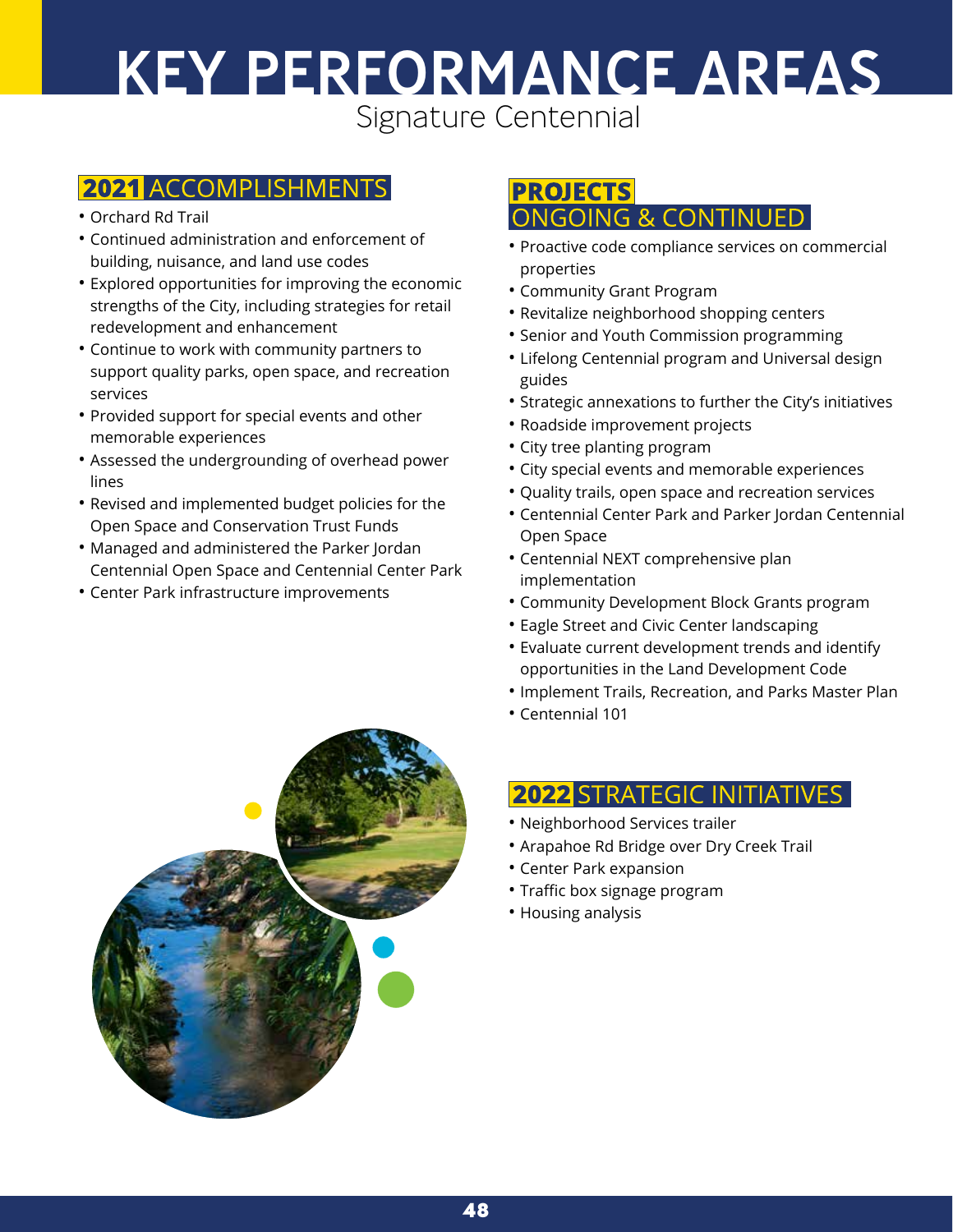## Transportation and Mobility KEY PERFORMANCE AREAS is a region is a lasting a lasting built with a lasting built environment. In the community with a lasting built environment, and it is a last of the community of the community of the community of the community of the comm



#### **TRANSPORTATION AND MOBILITY**

Centennial's transportation network provides alternatives for the safe, efficient, and reliable movement **CRANS** where everyone of all mobility levels can get where they need to go safely and efficiently. Centennial *where everyone of all mobility levels can get where they need to go safely and efficiently. Centennial and reduces hea* efficient, and reliable movement of people, goods, and services. *City's natural environment, whether that's through electrifying our vehicle fleet, supporting walkable of people, goods, and services. The City is dedicated to building a people-first transportation system strives to create a transportation system that is sustainable and reduces negative impacts on the neighborhoods or building multimodal infrastructure that makes it easy and convenient to choose non-vehicular modes of travel.*

### **PERFORMANCE MEASURES**

#### **AVERAGE COMMUTE TIME ON CITY ARTERIAL STREETS**

This is a new performance measure that is being tracked for the first time in 2021. Data will be added to the 2023 budget book.

*Measure Definition:* This measure reports the traffic volume using weighted-average commute times (in minutes/mile) on City arterial streets including Arapahoe Rd, County Line Rd, Dry Creek Rd, Smoky Hill Rd, University Blvd, and Colorado Blvd during the evening peak period on weekdays.

#### **AVERAGE PAVEMENT CONDITION INDEX RATING ACROSS THE ARTERIAL ROADWAY SYSTEM**

*Measure Definition:* The Pavement Condition Index (PCI) is an overall rating of road conditions of Centennial's arterial streets on a scale from 0-100, with zero being a pothole-riddled crumbling street and 100 being a newly surfaced roadway. The PCI metric is used by many cities and counties in Colorado.

#### **PERCENTAGE OF STREETS WITH SIDEWALKS**

This is a new performance measure that is being tracked for the first time in 2021. Data will be added to the 2023 budget book.

*Measure Definition:* This measure shows the percentage of total City streets that have a sidewalk on at least one side of the street.

#### **LINEAR FOOTAGE OF NEW TRAILS COMPLETED**

This is a new performance measure that is being tracked for the first time in 2021. Data will be added to the 2023 budget book.

*Measure Definition:* This measure shows the amount of square feet of new trails added to the City of Centennial's trail network.

#### **POTHOLE REPAIR RESPONSE TIME**

This is a new performance measure that is being tracked for the first time in 2021. Data will be added to the 2023 budget book.

*Measure Definition:* This measure displays the average time it takes Public Works to fulfill pothole service requests. The process begins when Public Works receives a service request from the Citizen Response Center. A response usually requires two steps: 1) inspection, and 2) asphalt repair by field crews. Once potholes are filled, the service request is recorded as complete.

| Key Performance Measure                 | 2015 | 2018. | - 2021 |  |
|-----------------------------------------|------|-------|--------|--|
| Average Pavement Condition Index Rating |      |       | TBD.   |  |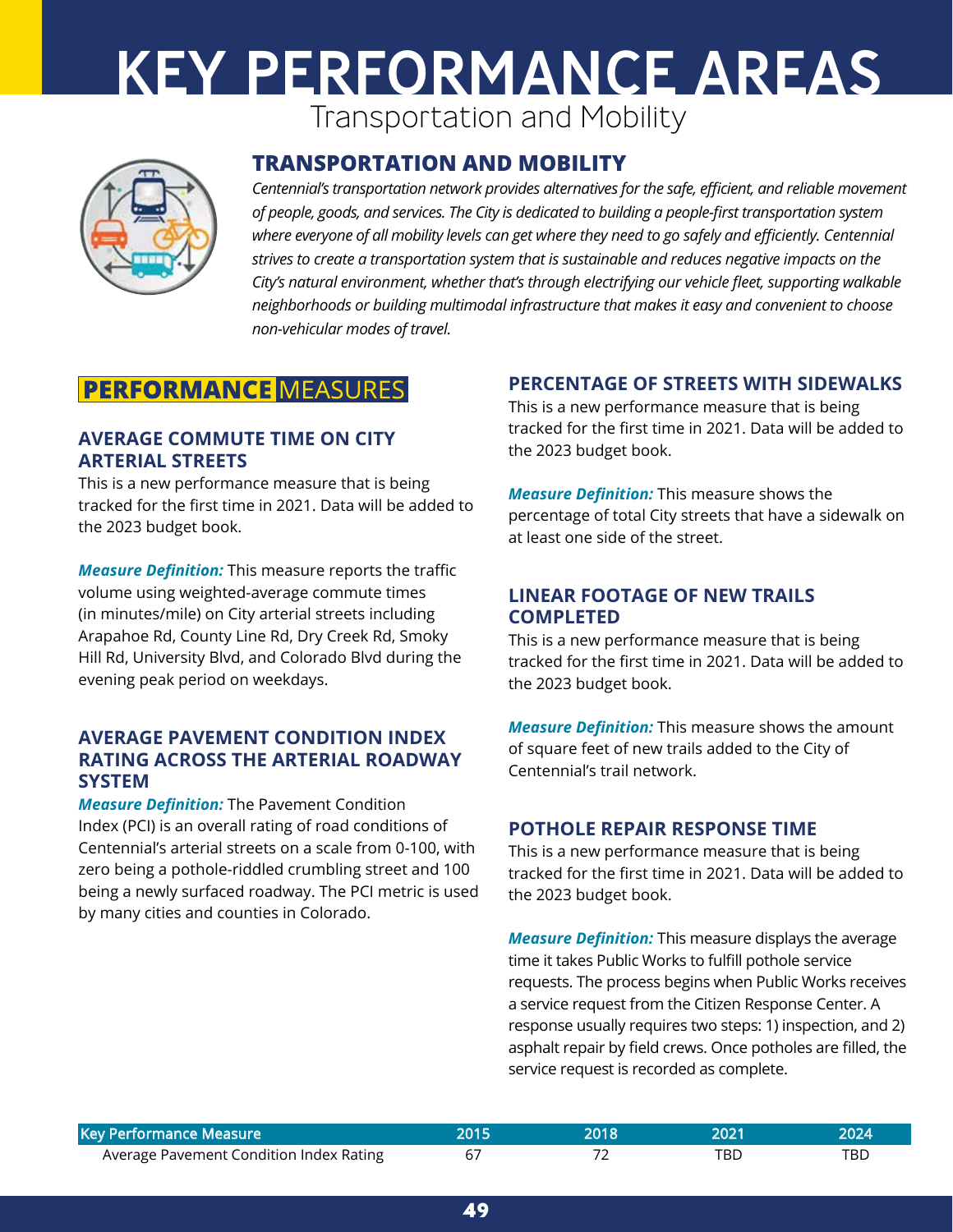## KEY PERFORMANCE AREAS Transportation and Mobility

### **2021** ACCOMPLISHMENTS

- Continued the deployment and expansion of the City's Intelligent Transportation System (ITS), including substantial completion of the traffic fiber backbone and progress toward the implementation of adaptive traffic signal control in selected corridors; completed the implementation of adaptive traffic signal control on one cross-jurisdictional corridor
- Continued to explore methods for improving transportation and mobility within Centennial
	- Completed the Colorado Boulevard (Orchard Road to County Line Road) Multimodal Corridor Study, defining the vision and mobility plan for the corridor
- Constructed new sidewalks and improved pedestrian access at:
	- Dorado Avenue (Telluride Street to Truckee Court)
	- Easter Ave. and Costilla Avenue (west of Franklin St)
	- Arapahoe Rd (south side) (Broadway to Clarkson St)
	- Peoria Street (6900 South Peoria Street to Briarwood Avenue – East Side)
- Continued regional partnerships to improve transportation and mobility within the South Denver Metro region including Dry Creek Road Improvements at I-25 with Arapahoe County, and using federal funds
- Continued the administration of the Neighborhood Traffic Management Program, improving safety by constructing traffic mitigation measures within three City neighborhoods
- Continued providing snow plowing services on streets and sidewalks throughout the City
- Completed annual street rehabilitation program in addition to ongoing maintenance, ensuring appropriate maintenance of the City's street network
- Conducted traffic safety analyses on various projects and construction activities and implemented recommendations
- Completed construction of the CDOT-funded southbound right turn lane on Quebec Street at County Line Road
- Facilitated design and construction of Open Space trail projects
- Completed the reaccreditation program through the American Public Works Association
- Completed the design and easement acquisition for the Arapahoe Road Bridge Project over Big Dry Creek
- Completed the construction of the new traffic signals at the following intersections:
	- Colorado Boulevard and Nobles Road/ Easter Avenue
	- Himalaya Street and Gibraltar Way
- Finalized the construction of the fence for the Foxridge GID
- Completed the roadside improvement program on both sides of Chenango Drive (Dunkirk Way to Himalaya Street)
- Performed system development for Cityworks to replace Cartegraph in 2022